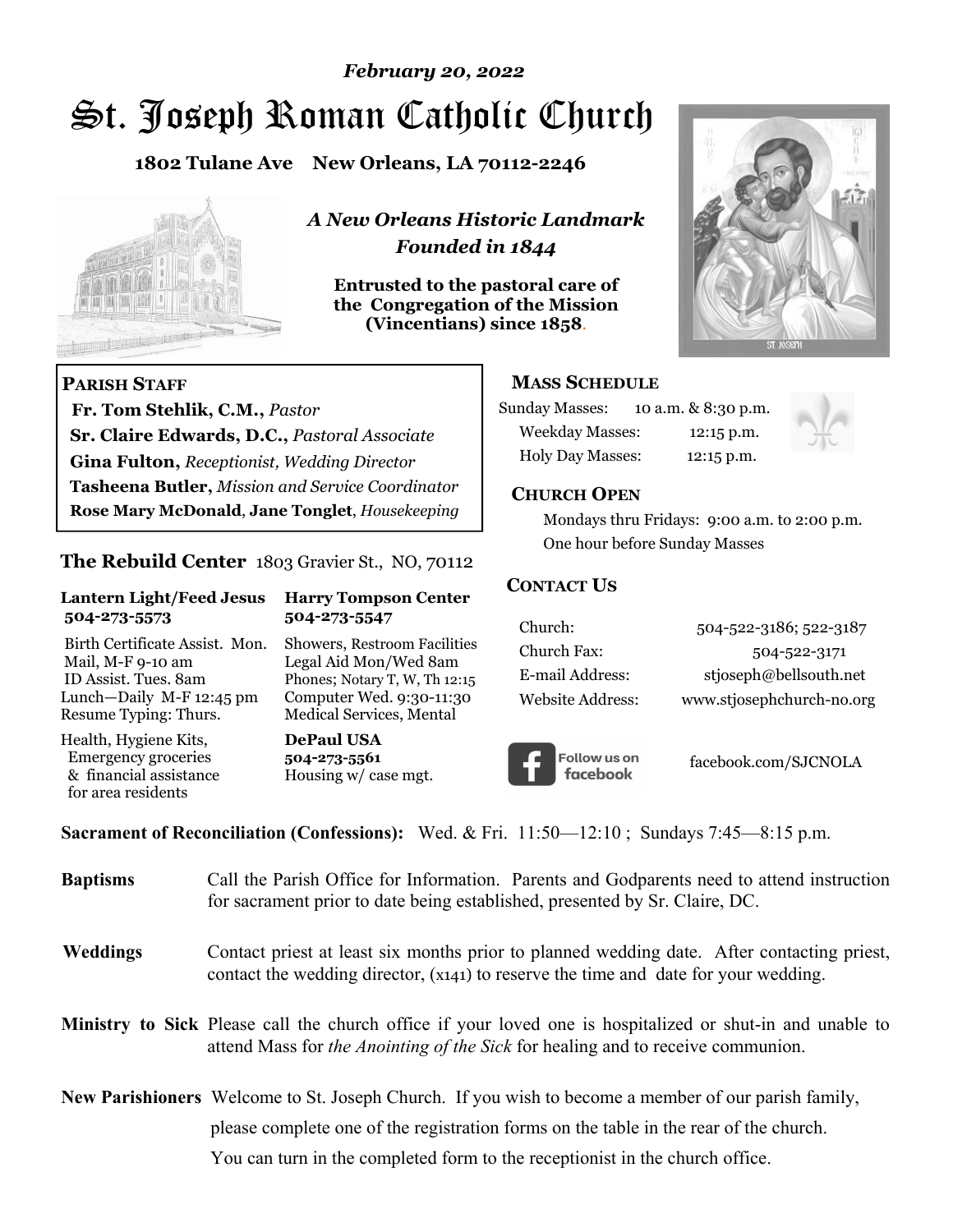# **Seventh Sunday in Ordinary Time February 20, 2022**



#### **YOUR PRAYERS ARE ASKED FOR THE FOLLOWING PARISHIONERS , WHO ARE IN NEED OF HEALING:**

 Beatrice Augustin, Anthony Blaise, Clarke Bordelon, Lawrence & Mamie Brown, John & Cindi Caron, Ellen Carty, Sue Dakote, Gretchen Delo, Joyce Delo, Mary Duet, John & Kathleen Gebbia, John & Sylvia Powell, Joseph Delay, Terry Eggleston, Linda Elwood, Francis Frught, Heather Faircloth, June & Mark Eiserloh, Frances Fiegler, Shirley Gaither, Nancy Hale, CHF, Roselyn Hansen, John Hakanson, Sarah Hollier-Watkins, Jim Karam, Bill Kroetz, Nowell Lacking, Ken & Bette Kussman, Landy Lanza, James Leung, Andrew Marino, Sara Marino, Troy Martinez, Karen McCoy, Donna Moore, Frank Morales, Mosella S. Newman, Maura O'Donovan, CHF; Mark Owen; Joyce Randolph, Tina Roderfeld, Bernie Saul; Julius Saul; Pippy Sanders, Anthony, Donnie and Jennie Satcher, Louise Sonnier, Mel & Gaspar Schiro; Theard Simms, Virginia Stehlik, Diedra Steibing, Malcolm Taylor, Jane Tonglet, Fritz Tripkovich, Corliss Truhill, Georgiana Prevost, Martha A. Treen, Marion Vaughn, Warren Webster, Ozzie Welch, Mary Willis, Lynn Williams, Billy & Gladustine Windham.

# A Synodal Church: Communion, Participation and Mission

The Church of God is convoked in Synod. The path entitled "For a Synodal Church: Communion, Participation, and Mission" opened on the 9th – 10th of October 2021 in Rome and then in each local Church. One main stage will be the celebration of the XVI Ordinary General Assembly of the Synod of Bishops, in October 2023, which will be followed by the implementation phase that will again involve the particular Churches.

With this convocation, Pope Francis invites the entire Church to reflect on a theme that is decisive for its life and mission: "It is precisely this path of synodality which God expects of the Church of the third millennium." This journey, which follows in the wake of the Church's "renewal" proposed by the Second Vatican Council, is both a gift and a task: by journeying together and reflecting together on the journey that has been travelled, the Church will better learn through Her experience which processes can help Her to live communion, to invite and achieve fuller participation, and to open Herself to mission. Our "journeying together" is, in fact, what most effectively enacts and manifests the nature of the Church as the pilgrim and missionary People of God.

Synodality represents the main road for the Church, called to renew herself under the action of the Spirit and by listening to the Word. The ability to imagine a different future for the Church and her institutions, in keeping with the mission she has received, depends largely on the decision to initiate processes of listening, dialogue, and community discernment, in which each and every person can participate and contribute. To "journey together," we must be educated by the Spirit to a truly synodal mentality, entering with courage and freedom of heart into a conversion process that is indispensable for the "continual reformation of the Church which is a human institution.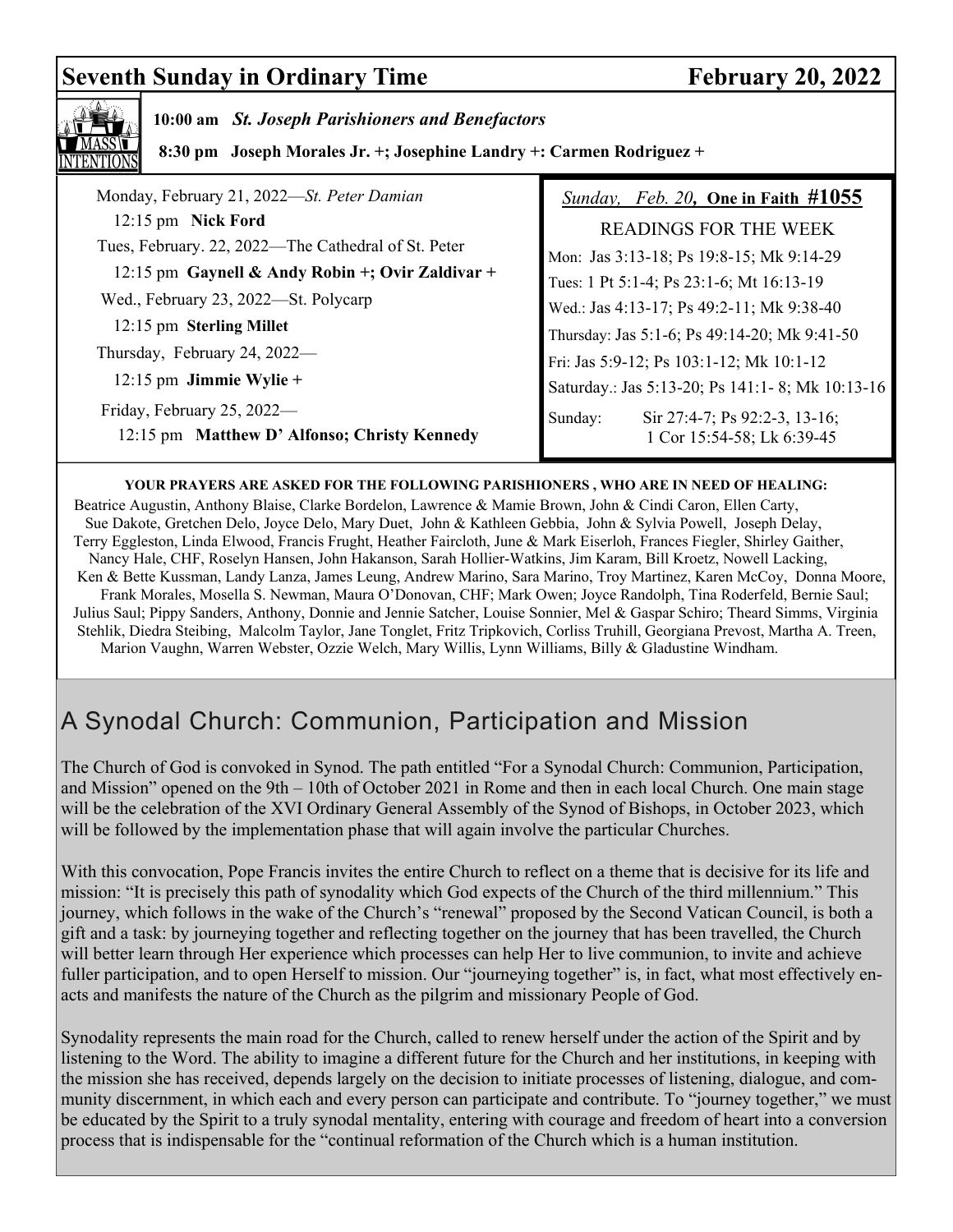Merciful and gracious is the LORD, slow to anger and abounding in kindness.*— Psalm 103:8*

**Endymion Parade Watch Parish Social**—Walk out the front door of St; Joseph Church towards Canal and look for us right accross from the church on the Neutral Ground on Canal Blvd. Sign up for parade if you would like a parking pass. 2/26/2022

**Ash Wednesday Masses**– Mass will be celebrated on Wed., March 2, 2022 at 12:05 pm and 6:30 pm for Ash Wednesday.

#### **TREASURE & STEWARDSHIP**

**February 13, Parish..…….…\$ 3,872.00** 

**Catholic Charities……………...\$1,025.00** 

 *Thank you for your generosity!* 

The Archdiocesan **Golden Anniversary celebration** will take place on Sunday, June 26, 2022 at 3:00 p.m. at St. Philip Neri Church. This celebration with the Archbishop will be a prayer service, not a Mass. Attendance of Mass for Sunday will have to be within one's respective parish. (To register, please contact the parish office by March 1, 2022) Fr. Donald Calloway, MIC, author of "Consecration to St. Joseph: The Wonders of Our Spiritual Father," will share his Conversion Story at St. Francis Xavier Church, 444 Metairie Road on Wednesday, March 9. Confession 6 pm. Presentation 7 pm.



#### **TODAY'S READINGS**

**First Reading** — David found Saul in a deep sleep, but would not harm him (1 Samuel 26:2, 7-9, 12-13, 22-23).

**Psalm** — The Lord is kind and merciful (Psalm 103).

**Second Reading** — We shall bear the image of the heavenly Adam (1 Corinthians 15:45-49).

**Gospel** — Give to everyone who asks of you. Lend expecting nothing back (Luke 6:27-38).

### **LOVE AS GOD LOVES**

Our Gospel today continues Jesus' Sermon on the Plain, in which we heard Luke's version of the Beatitudes. This week, Jesus gives us new "commandments," telling us how to live and act in the world as his disciples, rooted in the radical love of God for humanity. It reminds us of his later speech about loving one another as he loves us, in other words with a God-like love, the kind we see in today's psalm about God's mercy. How else could we do as Jesus tells us by loving our enemies, which seems impossible, until we remember that God gave us the example of Jesus, who is like God but also like us? David understands this merciful love when he spares the life of his enemy in the first reading. Finally, Paul tells us that we will become like Jesus if we act as he did, as God does.

### **Pope Francis'** *February* **Intention**

*For religious sisters & consecrated women* We pray for religious sisters and consecrated women; thanking them for their mission and their courage; may they continue to find new responses to the challenges of our times.

#### **SANCTUARY CANDLE AND MASS INTENTIONS**

 The Sanctuary Candle this week is in memory of **Mrs. Rosalie Blady.** To reserve the Sanctuary Candle in memory of someone or a special intention, call the church office (504-522-3186). The offering is \$15 for one week. The offering for Mass intentions is \$5.00.

#### **CHARTER FOR THE PROTECTION OF CHILDREN AND YOUNG PEOPLE**

In response to the Charter for the Protection of Children and Young People from the United States Conference of Catholic Bishops, the Archdiocese of New Orleans continues to make the Hot Line available for anyone who has been hurt or sexually abused by anyone who works for the Church. The Hot Line continues to be available; the number is (504) 522-5019. In continuing our commitment to support and to heal, we invite and encourage individuals who have been hurt or sexually abused recently or in the past by clergy, religious or other employees of the Archdiocese to call our Hot Line and your message will be received confidentially by a mental health professional. Anyone can make a direct call during regular business hours to the Victims' Assistance Coordinator at (504) 861-6253.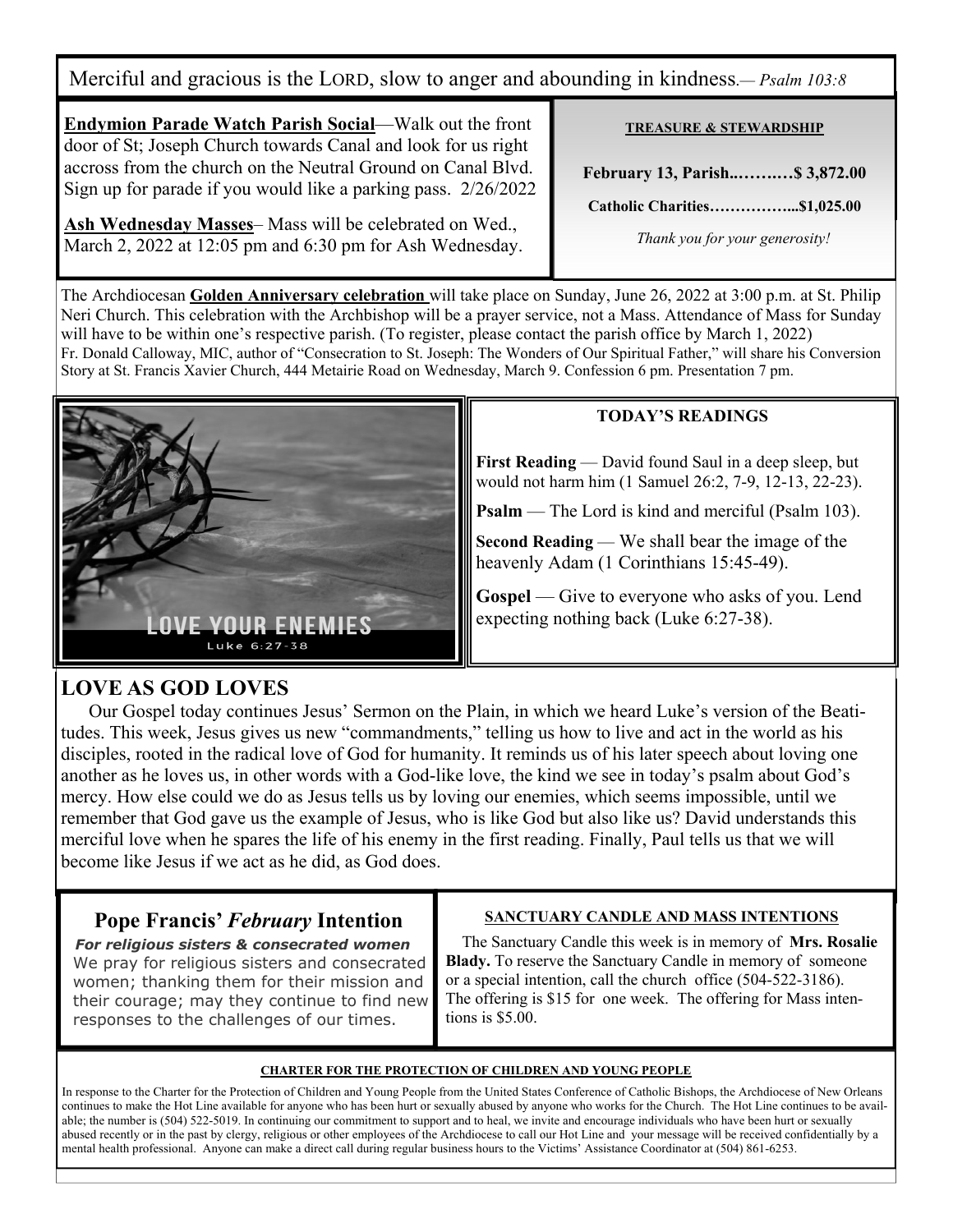Sybil Haydel Morial Born: November 26, 1932



Sybil Haydel Morial was born in New Orleans, Louisiana. She is the daughter of Clarence C. & Eudora Arnaud Morial. She grew up middle class in the city's 7<sup>th</sup> ward on Miro Street. Throughout her early life, Sybil made inroads in both education and voting rights for blacks. After graduating from Boston University she was one of the first African-Americans to teach in the Newton, Massachusetts public school system. Upon returning to New Orleans, Mrs. Morial became an energetic force in a number of organizations, particularly the Urban League of Greater New Orleans and the League of Women Voters. Out of that experience she became a founder of the Louisiana League of Good Government (LLOGG), a non-partisan, interracial women's organization devoted to guaranteeing civil liberties and full participation in government for all Louisiana citizens. This organization engaged in constant battles to get African-Americans on the voting roles in Louisiana. At the same time it educated new and potential voters in the structures and workings of government as well as community issues.

Morial's involvement in human and civil rights dates back to the early 1950s. At that time, shortly after the Brown v Board of Education decision, Mrs. Morial participated in some of the first tests for integration of New Orleans' universities, attempting to enroll at both Tulane and Loyola. In 1962, when the Louisiana Legislature enacted racist laws in response to the court decisions outlawing segregation, she was the lone plaintiff in a successful challenge to a statute prohibiting public school teachers from being involved in any organization advocating integration.

In 1954, while she was in her early 20s, Sybil met Ernest "Dutch" Morial at a friend's book club meeting. They discussed the recent Brown v. Board of Education decision in a lengthy conversation. They fell in love, and marriage followed shortly thereafter.

Mrs. Morial continued teaching in New Orleans throughout the 50s and 60s, serving in several communities including the Desire Housing Project. In 1977, she made a career change and became an administrator at Xavier University where she served for 28 years. While raising five children, she became an active participant, and eventual leader, of a number of major community organization in New Orleans. Mrs. Morial campaigned for her husband's election as both state legislator in 1968 and for mayor of New Orleans in 1978. Dutch went on to be elected the first African-American mayor of the city. After her husband's death in 1989, she was asked to run for mayor. She declined, preferring to continue her personal work on selected causes. Her eldest son Marc became mayor of New Orleans in 1994 and served for two terms.

Morial was a catalyst for educational programs designed to sharpen community awareness of the past and current status of the American Civil Rights Movement. In 1984, when the Louisiana World Exposition was being planned, Mrs. Morial insisted that a black presence was imperative in a city with a majority African-American population. She initiated the funding and participated in the design of the Afro-American Pavilion which presented the contributions of African Americans to this country. In 1987, while Associate Dean at Xavier University, she was executive producer of the acclaimed film, A House Divided, which documented desegregation in New Orleans.

 She is the recipient of many awards including the Martin Luther King Lifetime Achievement Award, the Women of Power Award from the National Urban League, The ALIOT Award (A Legend in Her Own Time) from the Faulkner Society, the New Orleans Legend Award from the City of New Orleans, Mayor Mitch Landrieu, to mention a few.

In 2015, Morial released a memoir Witness to Change: From Jim Crow to Political Empowerment that focuses on the sweeping changesdesegregation, the end of Jim Crow, the fight for voting rights and political empowerment—that transformed the country during her lifetime. In recent years, Morial worked with Whitney Plantation founder John Cummings in chronicling the story of her family. Members of the Haydel family were some of the last to be enslaved on the Whitney sugarcane plantation. Morial's great grandfather, Victor Haydel was enslaved there until the Emancipation Proclamation of 1865.The Whitney plantation museum is unique in that it is dedicated to focusing on the lives of those who were enslaved there.

Today Sybil Morial maintains her position as the matriarch of a family synonymous with social progress and leadership both in New Orleans and in the nation. In 2014, she was awarded an honorary Doctorate in Humane Letters from Xavier University.

> **St Joseph Church honors the Contributions of Notable New Orleanians** Black History Month 2022